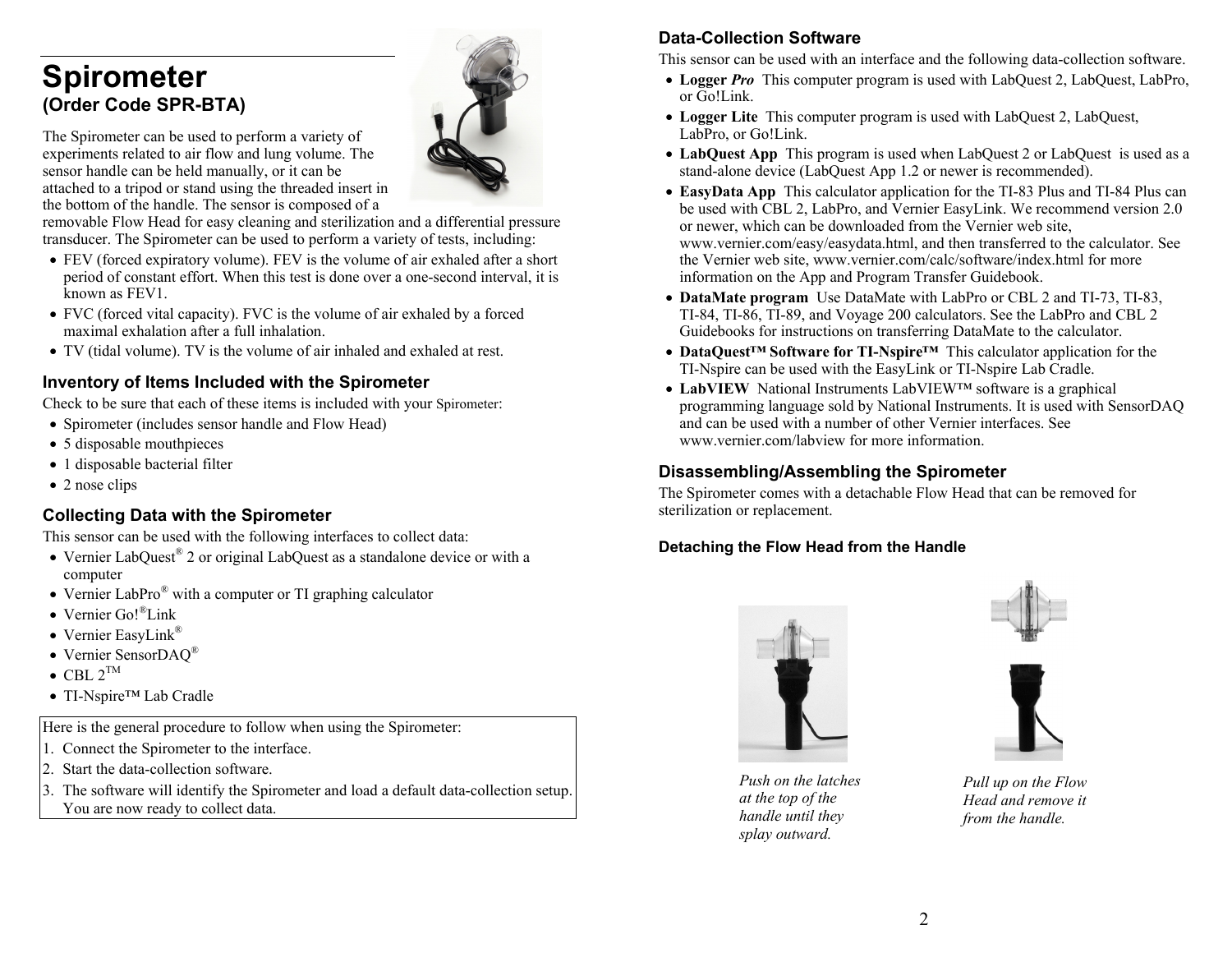#### **Attaching the Flow Head to the Handle**



*Push in the two latches at the top of the handle so that they splay outward* 

*Line up the two small holes on the base of the Flow Head with the two ports inside the top of the handle* 

*Press down firmly on the Flow Head until it securely attaches to the handle. Push the latches in to lock the Flow Head in place* 

## **Using the Spirometer**

The Spirometer can be used for both expiratory only and inspiratory /expiratory experiments. Use the following combinations of mouthpieces, filters, and Flow Heads for the type of experiment you are doing.

## **Expiratory Only**

Use a disposable cardboard mouthpiece with the Spirometer for experiments in which the students will only exhale through the Spirometer. Attach the mouthpiece to the side of the Flow Head marked "Inlet."

#### **Inspiratory/Expiratory**

Use a disposable cardboard mouthpiece and a disposable bacterial filter with the Spirometer for experiments in which the students inhale and exhale through the Spirometer. Attach the bacterial filter to the side of the Flow Head marked "Inlet" and attach the cardboard mouthpiece to the bacterial filter.

In an ideal situation, every student would have his or her own bacterial filter and disposable mouthpiece. According to the manufacturer's specs, the MicroGard<sup>®</sup> filters out more than 99% of bacterial and viral aerosols.





## **Cleaning the Flow Head**

The manufacturer recommends three methods, in the following order, with which to sterilize the Flow Head.

- 1. Wash the detachable Flow Head in a dishwasher. It is dishwasher safe. This method provides the longest life for the Flow Head and is the method most recommended by the manufacturer.
- 2. Cold sterilize the Flow Head with a surface disinfectant such as Cidex® or Technical Tincture of Green Soap®. These are available from medical supply or janitorial supply companies.
- 3. Autoclave the Flow Head. This method provides the shortest life span for the Flow Head.

We recommend that you sterilize the Flow Head using one of these methods after each school day, at the very least, and that you always use the Spirometer with a disposable mouthpiece.

The nose clips should be wiped clean between uses and soaked in a mild detergent after each experiment.

#### **Taking Measurements with the Spirometer**

- Ensure that the person being tested is breathing only through his/her mouth. The person can use a nose clip or hold his/her nose.
- Connect a disposable bacterial filter and a disposable mouthpiece to the clear plastic Flow Head on the side labeled "Inlet".
- Hold the Spirometer vertically and still during use.
- For best results, start the data collection on an exhale.

**Note**: Vernier products are designed for educational use. Our products are not designed nor recommended for any industrial, medical, or commercial process such as life support, patient diagnosis, control of a manufacturing process, or industrial testing of any kind.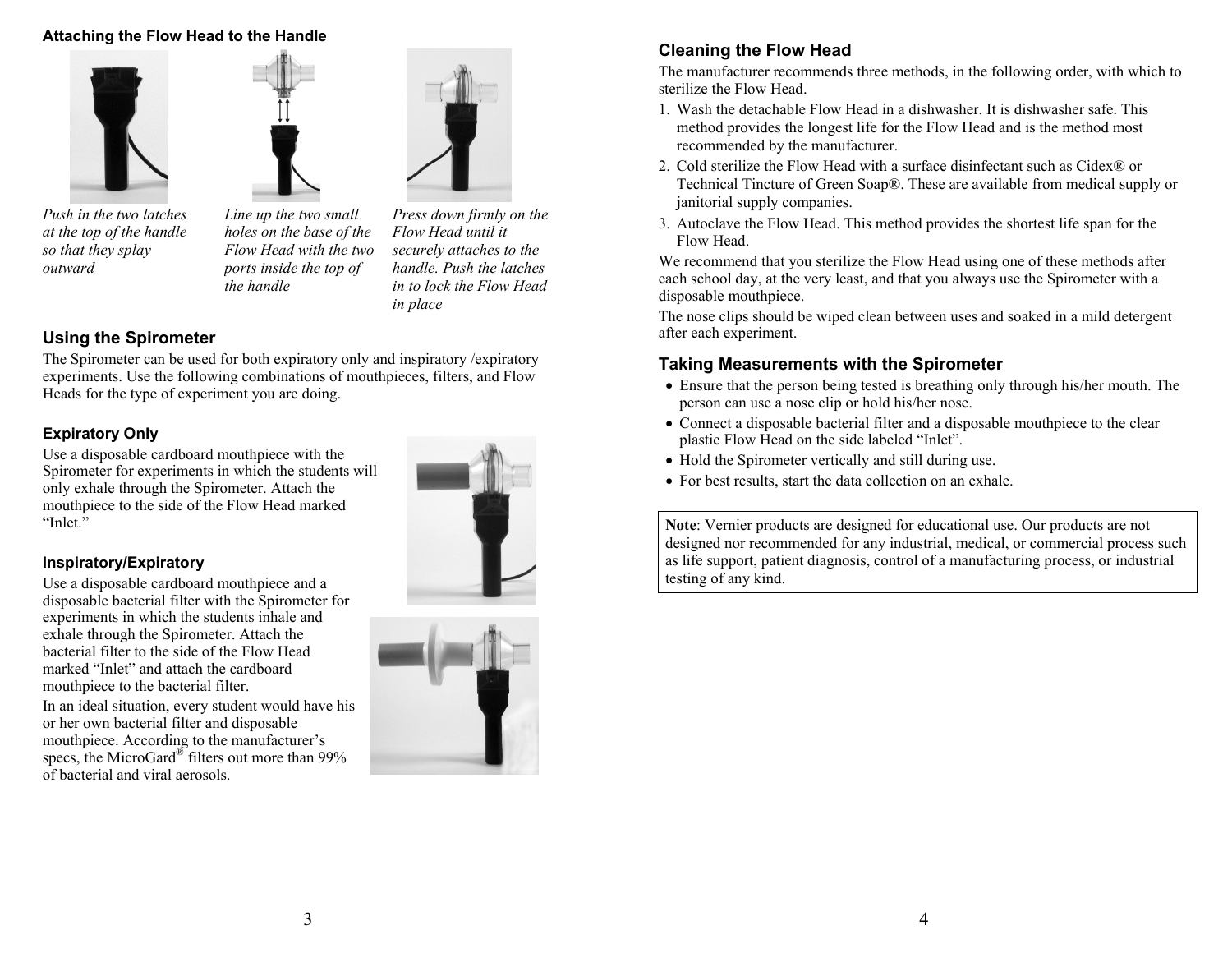#### **Specifications**

| Flow rate            | $\pm 10$ L/s                                  |
|----------------------|-----------------------------------------------|
| Dead space           | 93 mL                                         |
| Nominal output       | $60 \mu V/[L/s]$                              |
| Detachable flow head |                                               |
| Dimensions           | 80.5 mm (diameter) $\times$ 101.5 mm (length) |
| Mass                 | 80 <sub>g</sub>                               |
| Construction         | clear acrylic plastic                         |
| Handle               |                                               |
| Dimensions           | 127 mm $\times$ 23 mm $\times$ 35 mm          |
| Mass                 | 85 g                                          |
| Construction         | black ABS plastic                             |
| Cable length         | 1.5 meters                                    |
| Stored calibration   |                                               |
| Slope                | $7.1869$ (L/s)/V                              |
| Intercept            | $-17.9672$ L/s                                |
|                      |                                               |

This sensor is equipped with circuitry that supports auto-ID. When used with LabQuest 2, LabQuest, LabQuest Mini, LabPro, Go! Link, SensorDAQ, TI-Nspire Lab Cradle, EasyLink, or CBL 2, the data-collection software identifies the sensor and uses pre-defined parameters to configure an experiment appropriate to the recognized sensor.

## **How the Spirometer Works**

When the Spirometer is assembled, a subject blows into a Flow Head composed of a plastic housing through which air is forced. In the center of the Flow Head is a mesh screen. As air is forced through the Flow Head a slight difference in pressure occurs between the front and the back surface of the screen. A tube in front of the screen and a tube behind the screen pass the pressures to a differential pressure transducer. The greater the airflow passing through the screen, the greater the pressure differential. This allows for the direct measurement of airflow rate (L/s). Volume (L) is calculated by integrating the flow rate  $(L/s)$  as a function of time (s).

## **Calibration Information**

You should not have to perform a new calibration when using the Spirometer. We have set the sensor to match our stored calibration before shipping it. You can simply use the appropriate calibration value that is stored in the data-collection program.

## **Spirometer Accessories**

The following items are available for the Spirometer.

- Disposable Bacterial Filter (pkg. of 10) order code SPR-FIL
- Disposable Mouthpiece (pkg. of 30) order code SPR-MP
- Noseclip (pkg. of 10) order code SPR-NOSE
- 
- 
- Spirometer Flow Head order code SPR-FLOW

## **Using the Spirometer in Your Classroom**

Here are a few examples of experiments that can be conducted with the Spirometer.

#### **Breathing Patterns**

A student's normal, resting breathing pattern is measured by a Spirometer. A graph of the data shows the student breathing in (inspiration) and breathing out (expiration). The graph shows typical results of the flow rate during a normal breath and a deep breath.



A student's normal, resting breathing pattern is measured. A graph of the data shows the volume of air the student breaths in (inspiration) and breaths out (expiration). The overall process is referred to as *ventilation*. *Tidal volume* is the amount of air that a person breathes in with a normal breath.

## **Forced Vital Capacity (FVC)**

In this activity, the student exhales forcefully and very quickly into the Spirometer, and then inhales. The graph of this event, shown here, allows the student to determine his/her forced vital capacity. The graph is a plot of lung volume (*x*-axis) *vs.* flow rate (*y*-axis). The data may also be examined to determine Forced Expiratory Volume after 1 second (FEV<sub>1</sub>).